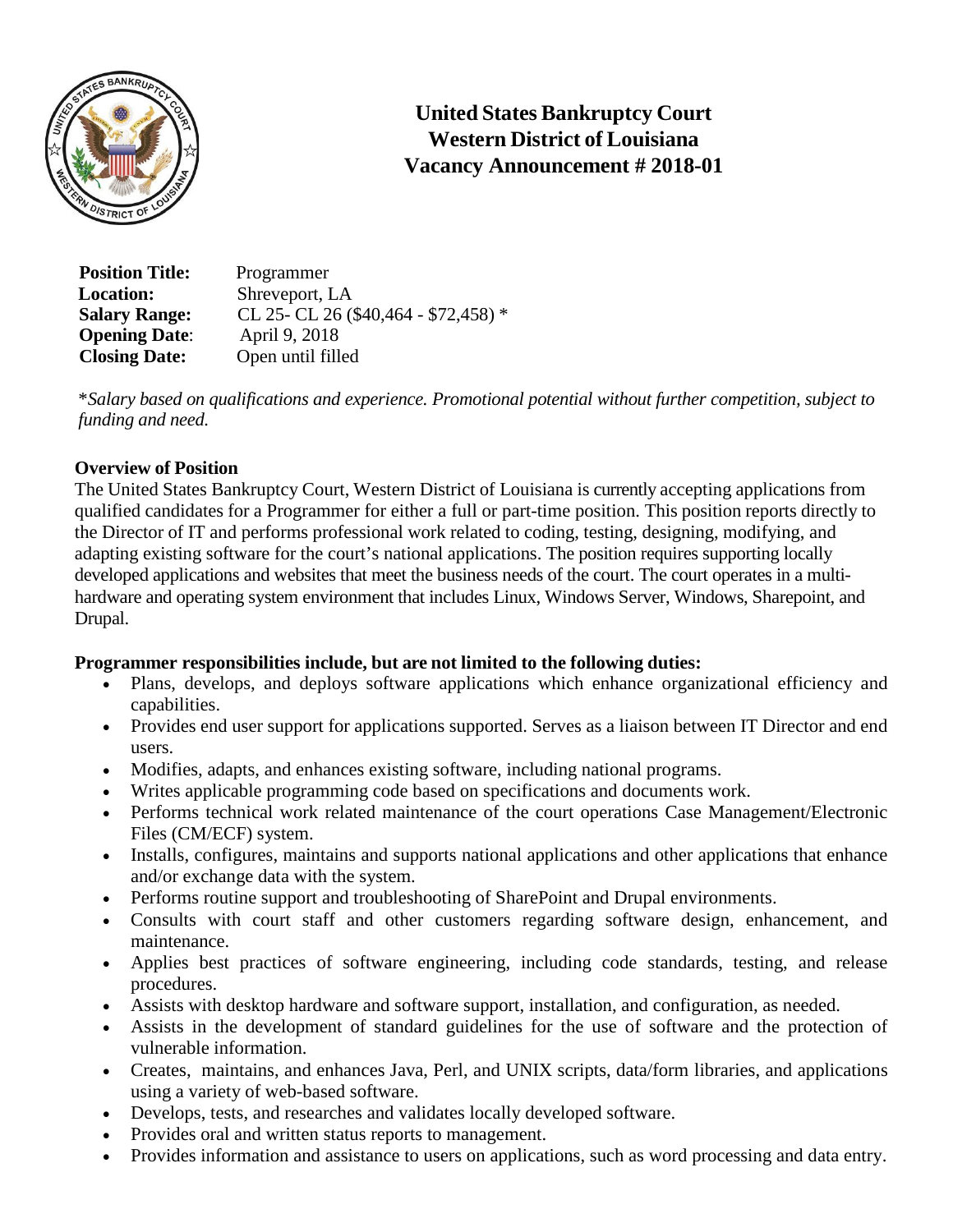- Creates user accounts and assists with providing end-user training.
- Installs or assists in the installation of upgrades of new or revised off-the-shelf/desktop releases.
- Sets up, configures, installs, and documents hardware and software.
- Performs general IT support services and other duties as assigned.

# **Minimum Qualifications Requirements**

A high school diploma or equivalent is required, with two years of general experience. General experience may be substituted for completion of a bachelor's degree from accredited college or university. General experience is progressively responsible technical automation or other work that indicates the possession of, or ability to acquire, the particular knowledge and skills needed to perform the duties of the position.

Must possess a minimum of one to two years of specialized experience equivalent to the next lower classification level. Specialized experience is progressively responsible computer-related work that demonstrates the knowledge, skill, and ability to successfully perform the duties of the position.

### **Educational Requirements**

A bachelor's degree from accredited college or university in computer science, information systems, or related field is preferred.

### **Preferred Experience**

- Experience in the development and support of application software.
- Knowledge of or experience with Perl, Java PHP, ColdFusion, Informix, and SQL databases and familiar with Linux.
- Knowledge of court operations and CM/ECF.
- Working knowledge and development experience with Microsoft products and operating systems.
- Knowledge of Drupal, Visual Basic, MS Office forms, macros, and Excel pivot table.
- Experience and advanced knowledge in one or more of the following areas: software development life cycle, web design and development, framework utilization, and web services.
- Thorough understanding of JavaScript, jQuery, JSON, AJAX, HTML.5 and CSS3.
- Working knowledge of database technologies, including but not limited to Microsoft SQL and MySQL.
- Development experience with SharePoint designer and Visual Studio.
- Experience with Microsoft SQL Server Reporting Services.
- Installation and technical support experience in the following applications, software, and hardware: Microsoft Word, Outlook, VMWare, CISCO, Audio/Visual Equipment, and Mobile.
- Skilled in providing outstanding customer service with a can-do attitude and friendly approach to solving user issues.
- Ability to communicate technical information effectively (orally and in writing) to end users in a manner that they can understand.

The successful candidate must have a professional demeanor, be self-motivated, hold themselves accountable to high professional standards, and possess excellent time management and organizational skills. This position requires some physical demands such as moderately heavy lifting. Travel within the district is required. The position also requires occasional travel outside of the district for training, meetings, or conferences. Duties may require working during non-business hours.

### **Benefits**

- Paid annual and sick leave; ten paid holidays per year.
- Choice of a variety of employer-subsidized federal health and life insurance plans.
- Dental and vision insurance plans.
- Long-term care insurance and flexible spending account program.